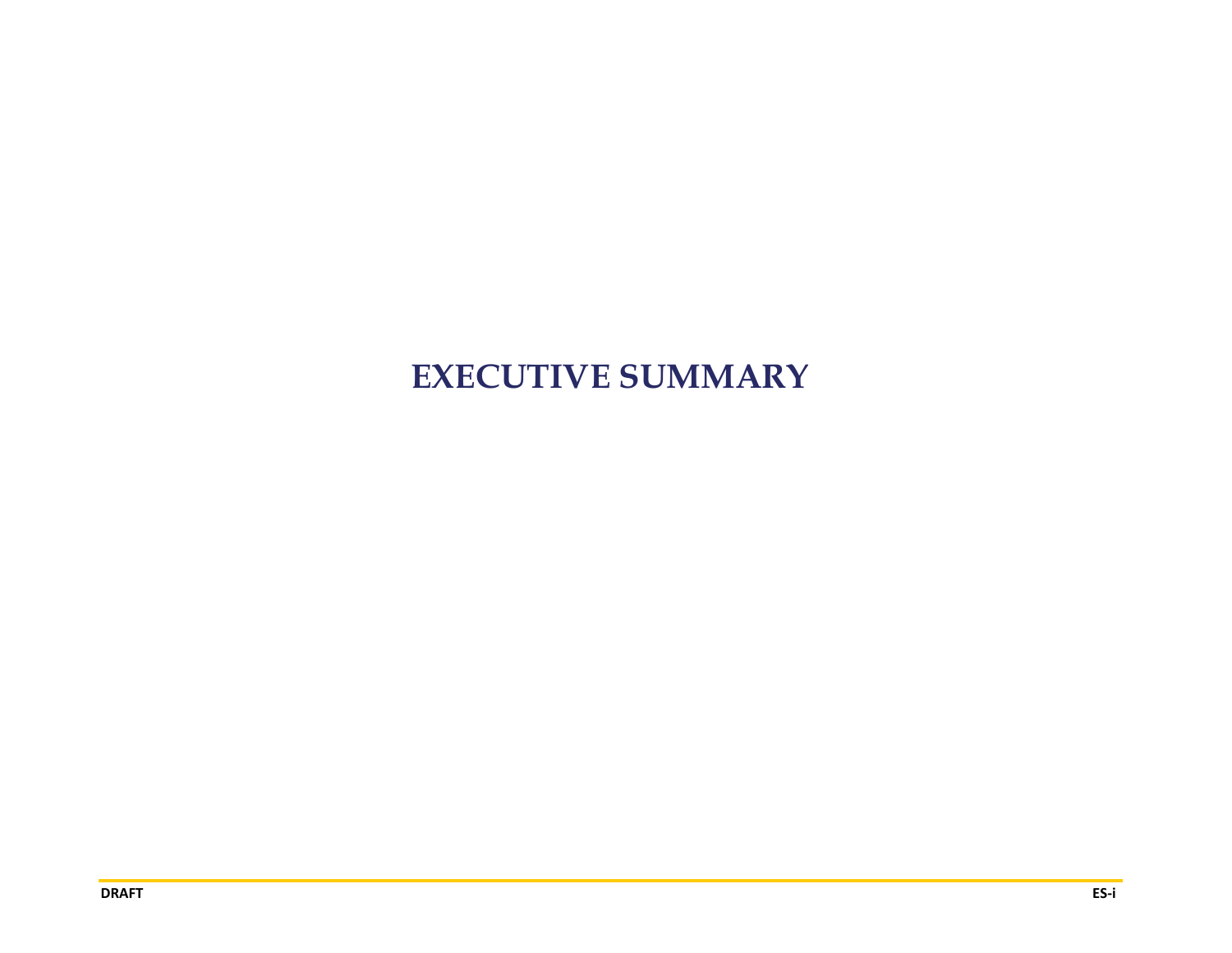

*A Corridor Vision of Local Livability and Regional Accessibility*

## **Best of Both: Land Use Opportunities and Regional Connectivity**

The State Highway 7 (SH 7) corridor between Brighton and Boulder is well positioned to develop as a corridor of local livability and multimodal regional access. This is due in large part to the attraction of the well-established downtown areas of Brighton, Lafayette and Boulder coupled with large areas of undeveloped parcels in unincorporated areas of Adams and Boulder Counties, Lafayette, Erie, Broomfield, Thornton and the east side of Brighton.

Combine these land use opportunities with the strategic location of SH 7 in the regional transportation network, and regional Bus Rapid Transit (BRT) has been deemed an effective mobility solution to serve local and regional transportation needs. SH 7 corridor communities are intentionally planning for BRT to enhance quality of life and connect communities with a safe, fast, and reliable transit system on a vibrant multimodal corridor.

# *Building an Intentional Vision with Deliberate Planning*

## **BRT & Transit-Supportive Development**

Due to the rapid population and employment growth in the Denver Metro region, the relative affordability of housing throughout much of the SH 7 corridor and the availability of large swaths of undeveloped land, development pressures in the SH 7 corridor are increasing. This trend is a contributing factor to SH 7's current and projected growth further exacerbating travel demands along the corridor through 2040.

It has been well documented that building more lanes will not meet this future travel demand, nor will it resolve congestion, but will lead to unintended consequences of inducing more traffic and resulting pollution and a degraded quality of life.

## **Bus Rapid Transit**

BRT is a high-quality bus-based transit system. It is intended to bring travel time competitive, comfortable, and cost-effective transit service to the public with a feel that is similar to light rail. It shares many similarities to light rail in the way it operates in that it provides frequent service, it inherently has travel time advantages over driving through use of exclusive or shared/managed lanes, and other transit priority features. BRT has off-board fare collection to accelerate the boarding and alighting process at stations, and enhanced transit stations that are branded, provide weather protection and offer high quality passenger amenities. Stations are also spaced further apart to limit the total number of stops, thereby saving travel time and improving reliability. While similar in these ways to light rail, BRT has some advantages that allow it to be implemented and operate at a lower cost with more flexibility. One primary advantage is that BRT is not a fixed guideway system and can offer more routing flexibility. This allows BRT to potentially provide access to more people by including route variations.

With deliberate planning, communities along SH 7 have an opportunity to create vibrant communities along SH 7 where longer trips are reduced by providing a variety of land use and travel options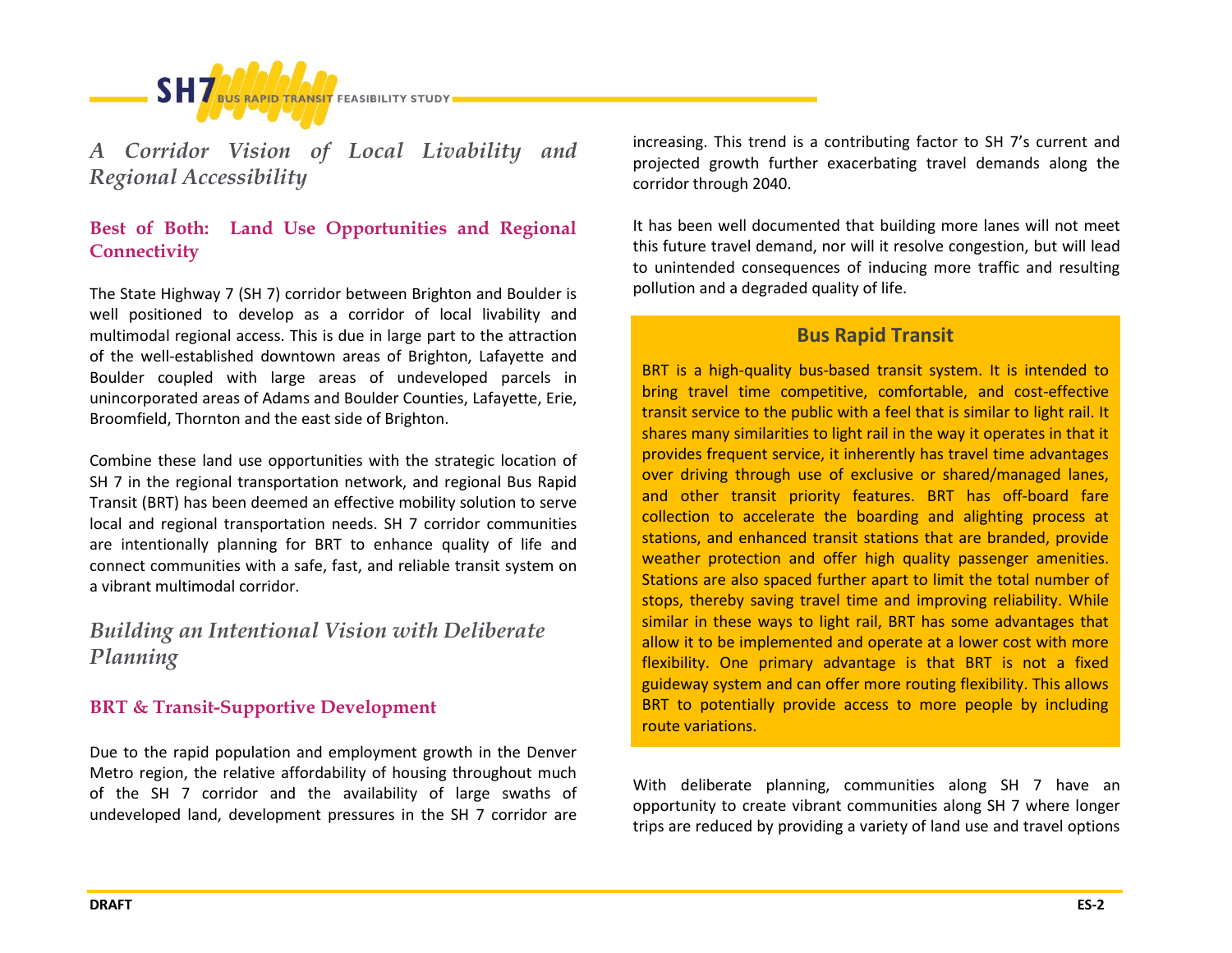

along the entire corridor. Providing a mix of uses, with a focus on appropriate density and amenities at BRT station areas, will support local livability and high quality transportation options for people to travel safely and efficiently through the corridor.

As local jurisdictions strategically plan for transit-supportive development, it is crucial to integrate future access to stations via Park-N-Ride, local bus service, connected bikeways, trails and walkable neighborhoods. These efforts will complement the existing downtown areas and help to construct the crucial multimodal transportation networks necessary to build a transit ridership base.

The opportunity to create a more sustainable multimodal vision for SH 7 is now. If proactive measures are not implemented as the corridor develops, the quality of life and transportation options for existing and future residents and businesses along SH 7 will be limited. Investing in multi-modal infrastructure concurrent with new development, infill and redevelopment, is the most cost-effective strategy to achieve this vision.

## **Collaborative Planning for BRT**

In 2015, a Coalition of elected officials was organized under the leadership of the City and County of Broomfield. Later formalized as the SH 7 Coalition, this group meets quarterly and provides a forum to coordinate and advocate for the planning and implementation of multimodal transportation improvements and transit supportive development in the SH 7 corridor between Brighton and Boulder. The SH7 Coalition support multimodal projects and programs that are consistent with plans and studies conducted in the corridor, as described here:

- RTD's 2014 *Northwest Area Mobility Study* (NAMS) This study identifies six corridors that would be potentially viable Bus Rapid Transit (BRT) routes, including SH 7. SH 7 was one of the corridors that the NAMS found most likely to be able to support future BRT.
- CDOT's 2014 *SH 7 Planning and Environmental Linkages* (SH 7 PEL) Study – This study collected data, performed traffic analysis, and made recommendations for transportation improvements on SH 7 from US 85 on the east to US 287 on the west. The study identified "both a desire and a need for transit service along the SH 7 corridor in the future," and recommended transit priority and queue jumps at select signalized intersections, along with highway cross sections that included full depth, full width shoulders for bus-on-shoulder operation where feasible.
- RTD's 2015 *North Area Transportation Evaluation* (NATE) Documented fatal flaw analyses for commuter rail transit (CRT), light rail transit (LRT), and certain BRT alternatives and to allow RTD, Commerce City, City of Brighton, and adjacent jurisdictions to implement strategies and funding for transit within Denver's northeast metropolitan area. The focus area for this study is generally located between US 85 and I-76, north and east of Commerce City to the Weld County line, with a future connection to the SH 7 transit service.
- Boulder County's 2017 *SH 7 PEL Study* (Boulder SH 7 PEL) This study collected data, performed traffic analysis, and made recommendations for transportation improvements on SH 7 from US 287 to 75<sup>th</sup> Street. It also recommended infrastructure improvements to accommodate premium transit service that would tie into the City of Boulder's *East Arapahoe Transportation Plan* recommendations.
- City of Boulder's 2018 *East Arapahoe Transportation Plan* This study collected data, performed traffic analysis and BRT ridership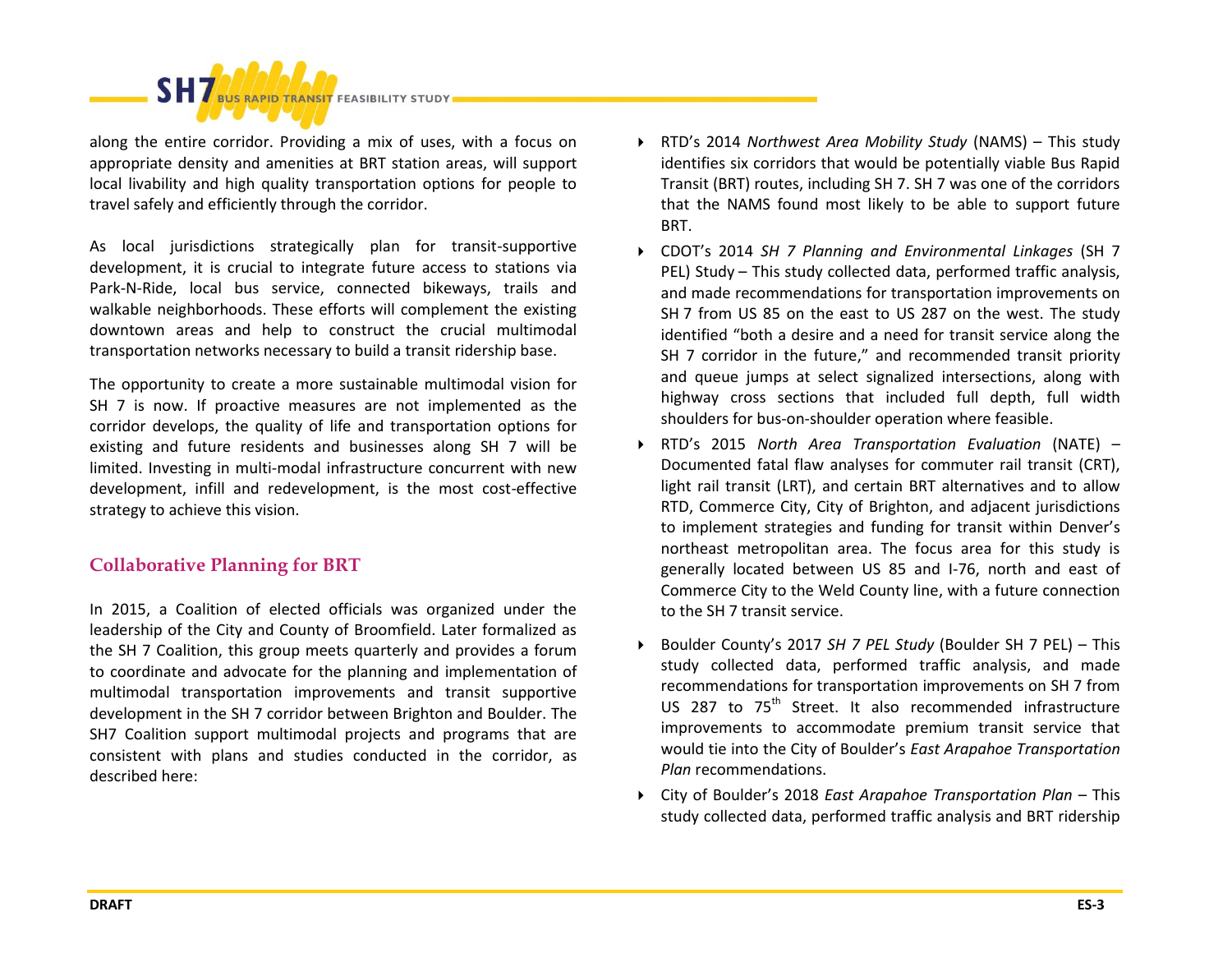**RAPID TRANSIT FEASIBILITY STUDY** forecasting, and made recommendations for multimodal transportation improvements on SH 7 between Folsom Street on the west and  $75<sup>th</sup>$  Street on the east. The vision plan is a complete street design that includes repurposing the existing curbside general-purpose travel lanes to accommodate a combination of BRT, High Occupancy Vehicles (HOVs), right-turning vehicles, and

new shared technologies such as autonomous/connected vehicles.

One of the first collaborative efforts of the SH 7 Coalition was to bring together the local jurisdictions to build on these previous studies that have considered and recommended BRT on SH 7 and further assess the feasibility of BRT service. As a result, the communities partnered, and in 2016, Boulder and Adams Counties worked in conjunction with the communities of Brighton, Thornton, Broomfield, Lafayette, Erie and Boulder to conduct the SH 7 Bus Rapid Transit Feasibility Study (Study) to evaluate the viability of BRT service along SH 7. Boulder County managed the Study, with federal funding support through DRCOG and a local match from Adams County.

This Study further validates the feasibility of BRT, as well as identified key strategies for future evaluation and implementation. The SH BRT concept and key findings are described in the following pages.

*SH 7 BRT Concept & Findings* 

#### **BRT Operations Concepts**

**Figure ES-1** illustrates the two primary BRT concepts analyzed in this study. Along the SH 7 corridor, the primary BRT scenarios modeled included two route patterns serving 12 stations. A variety of

operating scenarios were tested to evaluate alternative station locations and to provide information about how BRT would perform in a mixed traffic scenario and in an exclusive or semi-exclusive rightof-way scenario. One route (Route Pattern 1) travels between Brighton and Boulder along SH 7. Another route (Route Pattern 2) travels between Brighton and Boulder with a deviation from SH 7 to stop at the Lafayette Park-N-Ride.

It is possible for the two route patterns to operate concurrently 18 hours per day, providing 7.5 and 15-minute frequencies along SH 7 with the intent to complement RTD's existing and future bus services. The operating scenarios will be further refined with future studies that will finalize operating patterns.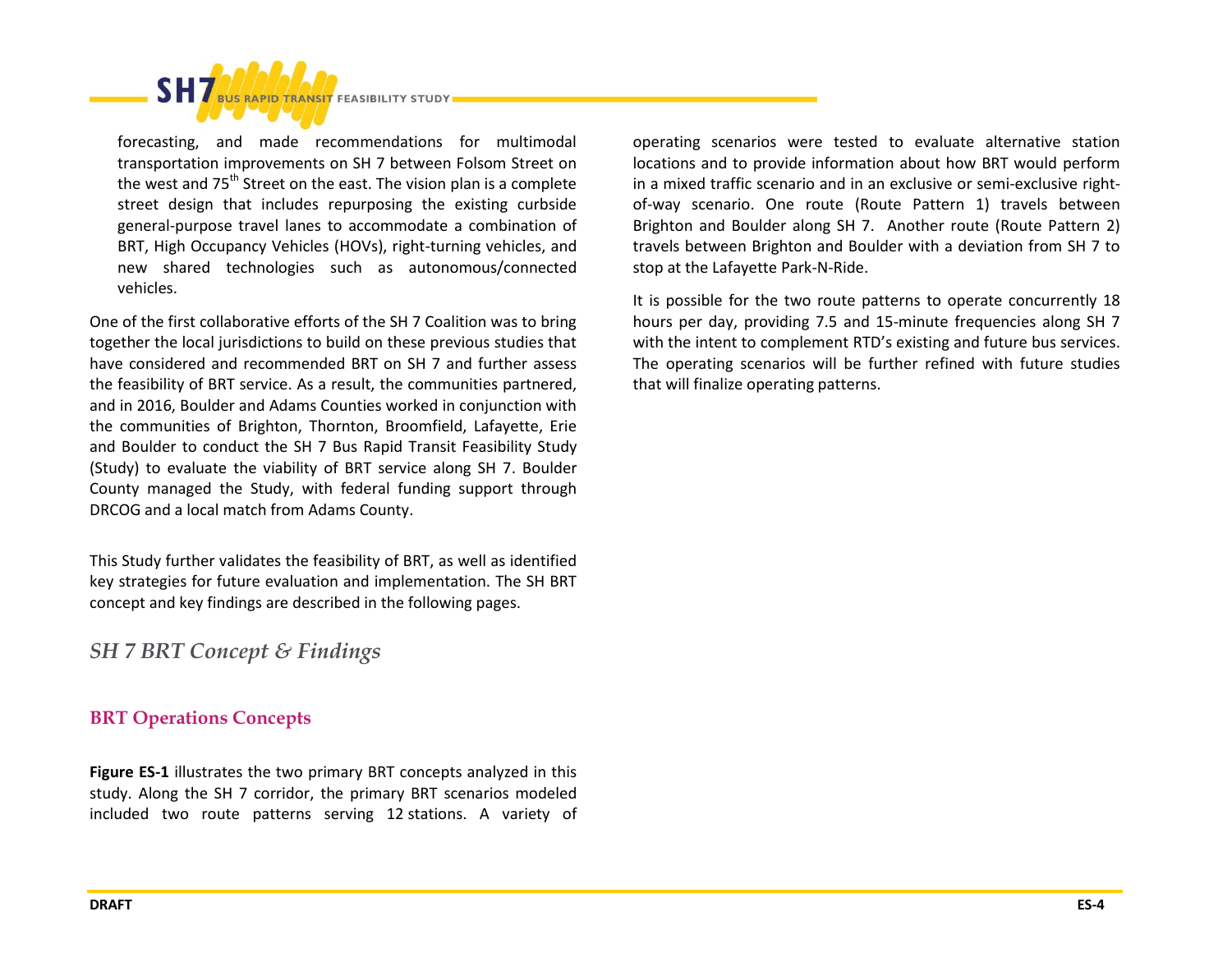

#### **Figure ES-1: SH7 BRT Route Patterns 1 & 2**

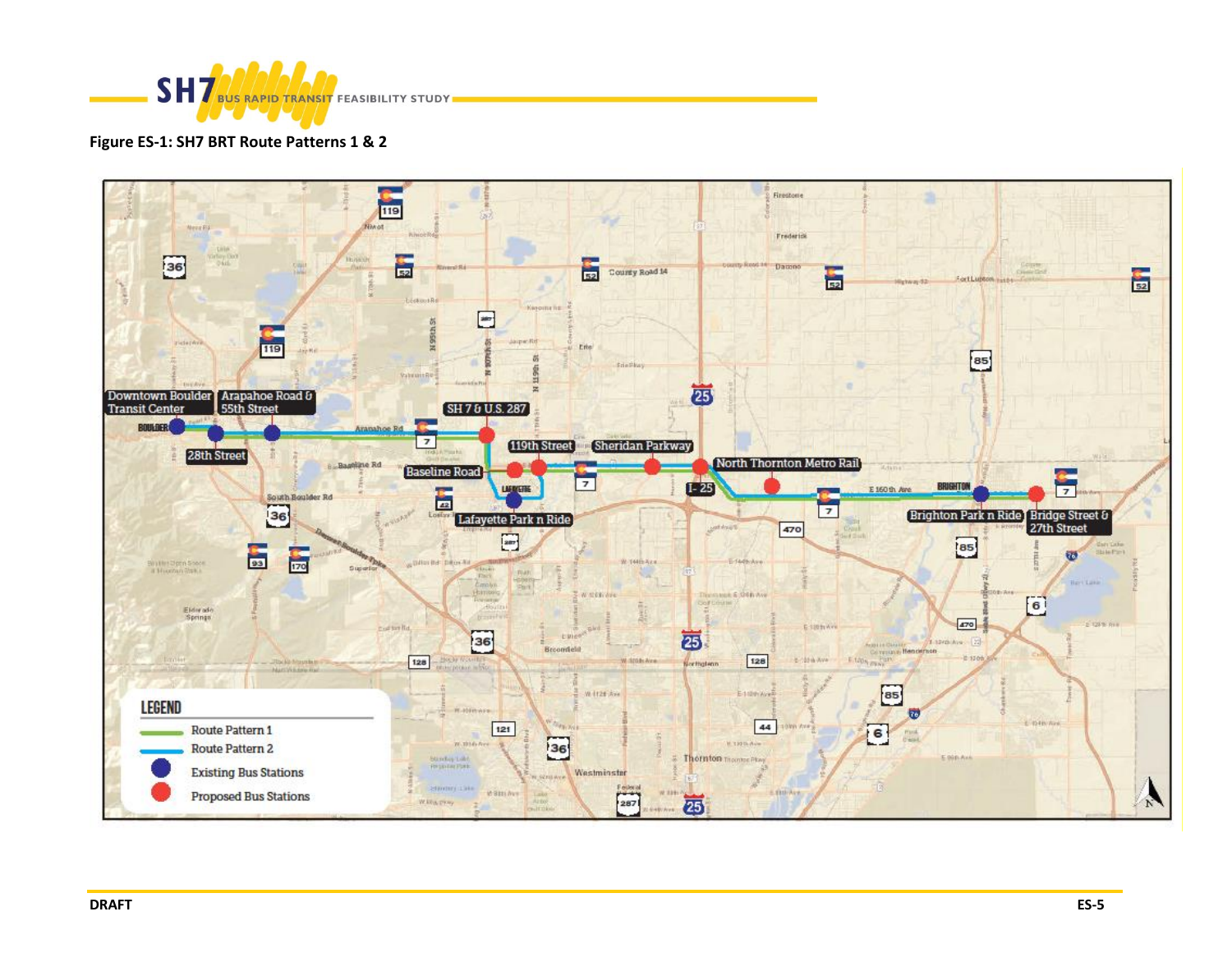

## **BRT Feasibility Findings**

#### *Travel Time*

In 2040, travel time between Brighton and Boulder for the SH 7 BRT operating in a dedicated lane would be approximately 60 minutes. Contrastingly, 2040 travel time for a personal vehicle from Brighton to Boulder is projected to be 80 minutes – 20 minutes longer than travelling by BRT. If BRT were to operate in mixed traffic, travel time between Brighton and Boulder for the SH 7 BRT would be approximately 76 minutes, or 16 minutes more than if BRT operates in a dedicated lane, and comparable to travel in a personal vehicle.

This contrast highlights how BRT operating in dedicated lanes provides superior travel time savings over travel in a personal vehicle and significantly increases the competitive travel time of transit.

#### *Ridership*

Ridership in 2040 is projected to be between 7,350- 9,800 boardings per day, with the assumptions of dedicated running way, queue jump, and transit signal priority.

The projected ridership is an encouraging factor given the current threshold for competing for federal funding. One of the primary funding sources for implementing BRT is the FTA's Small Starts program. To be competitive for the Small Starts program, the transit route should demonstrate existing transit ridership of over 6,000 boardings per day to meet Small Starts warrants.

Currently, there is limited transit service on SH 7 and ridership does not meet the federal funding thresholds. However, as development occurs on the corridor in areas east of Lafayette, and local transit services are implemented on that stretch of corridor, there is a high likelihood that these ridership thresholds will be achieved within the timeline of this study and will make the corridor competitive to receive federal funding.

#### *Annual Operating & Capital Costs*

The estimated general annual operating costs for SH 7 BRT is \$11.3 million per year and capital costs are \$37.0 million, which include stations, Park-N-Rides, and BRT vehicles. Total investments for the multimodal roadway improvements identified in the respective SH 7 PELs and East Arapahoe Transportation Plan are \$302 million (**Table ES 1: Cost Estimates**).

**Table ES 1: Cost Estimates**

| <b>Travel Way</b>                        | Capital Cost (Millions of \$) |
|------------------------------------------|-------------------------------|
| US 85 to US 287                          | \$155                         |
| US 287 to 75 <sup>th</sup> Street        | \$30                          |
| 75 <sup>th</sup> Street to Folsom Street | \$90                          |
| <b>Shared Use Path</b>                   |                               |
| US 85 to US 287                          | \$26                          |
| US 287 to 75 <sup>th</sup> Street        | \$4                           |
| <b>Transit</b>                           |                               |
| <b>Stations</b>                          | \$5                           |
| Park-N-Rides                             | \$6                           |
| Vehicles                                 | \$26                          |
| <b>Total</b>                             | \$342                         |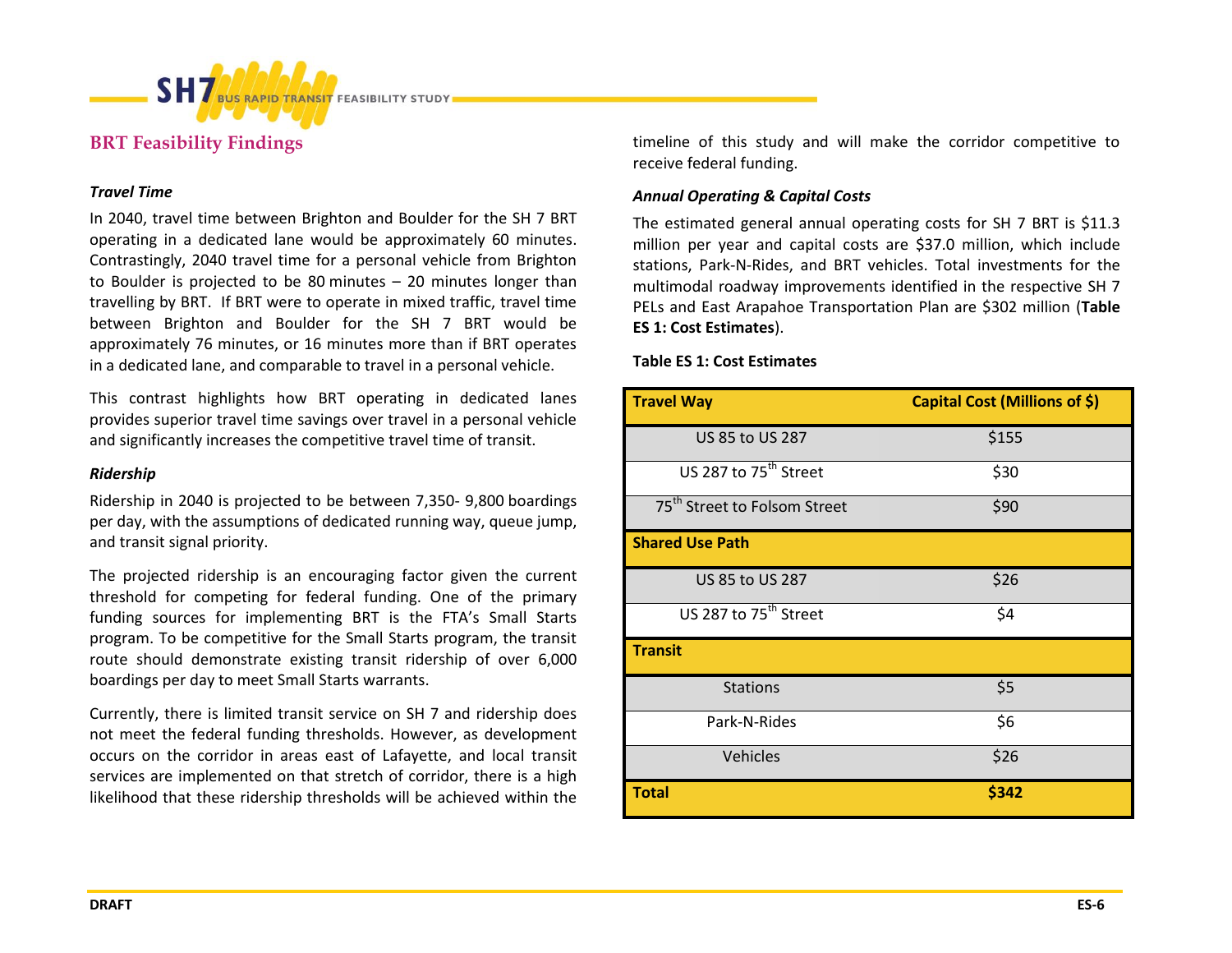

It is important to note that the roadway improvements on SH 7 are planned to occur even without BRT, and the mobility hub at I-25 is not included in the above costs. It is also valuable to note that a portion of capital improvements have, are, and will be constructed by private development, using the SH 7 PEL as a guide for right-of-way and infrastructure requirements.

# *Development Thresholds for Base Bus Service & Future BRT*

Timing of BRT implementation on SH 7 largely depends on growth and its resulting travel demand. When average development density is between 3-12 residents plus employees per acre, RTD will consider implementing limited local bus service. Introducing local bus service to establish baseline ridership in the corridor is an important interim step to implementing future BRT service. This study envisions local bus service to interline with BRT along SH 7 even once BRT is implemented. This will allow for local service to accommodate for lower density areas.

An important initial opportunity will be to capitalize on Brighton, Lafayette and Boulder's unique downtown environments as transit anchors where existing transit service can be extended from, while at the same time, looking at the undeveloped areas and focusing on appropriate land uses and densities that support connectivity to the future mobility hubs. These anchors, hubs, and Park-N-Rides will extend the reach of transit throughout the corridor, and in turn connect SH 7 to other key existing and future regional multimodal facilities.

To plan specifically for BRT, the local jurisdictions can use a minimum density of 17 combined residents and employment per acre within ½

mile of station areas as a guide for initiating BRT service. Higher densities, in excess of 42 combined residents and employment per acre, can be supported at major BRT stations like the future I-25 Multimodal Hub, and are ideal for creating highly successful BRT. These higher densities should be allowed for in planning documents and zoning or overlay requirements and can be phased in over time. For initial phases of land use development, the local jurisdictions can explore developing surface lot Park-N-Rides to help offset density requirements that may later transition into structured parking as density increases.

#### **Figure ES 2: Examples of Dwelling Unit Density**



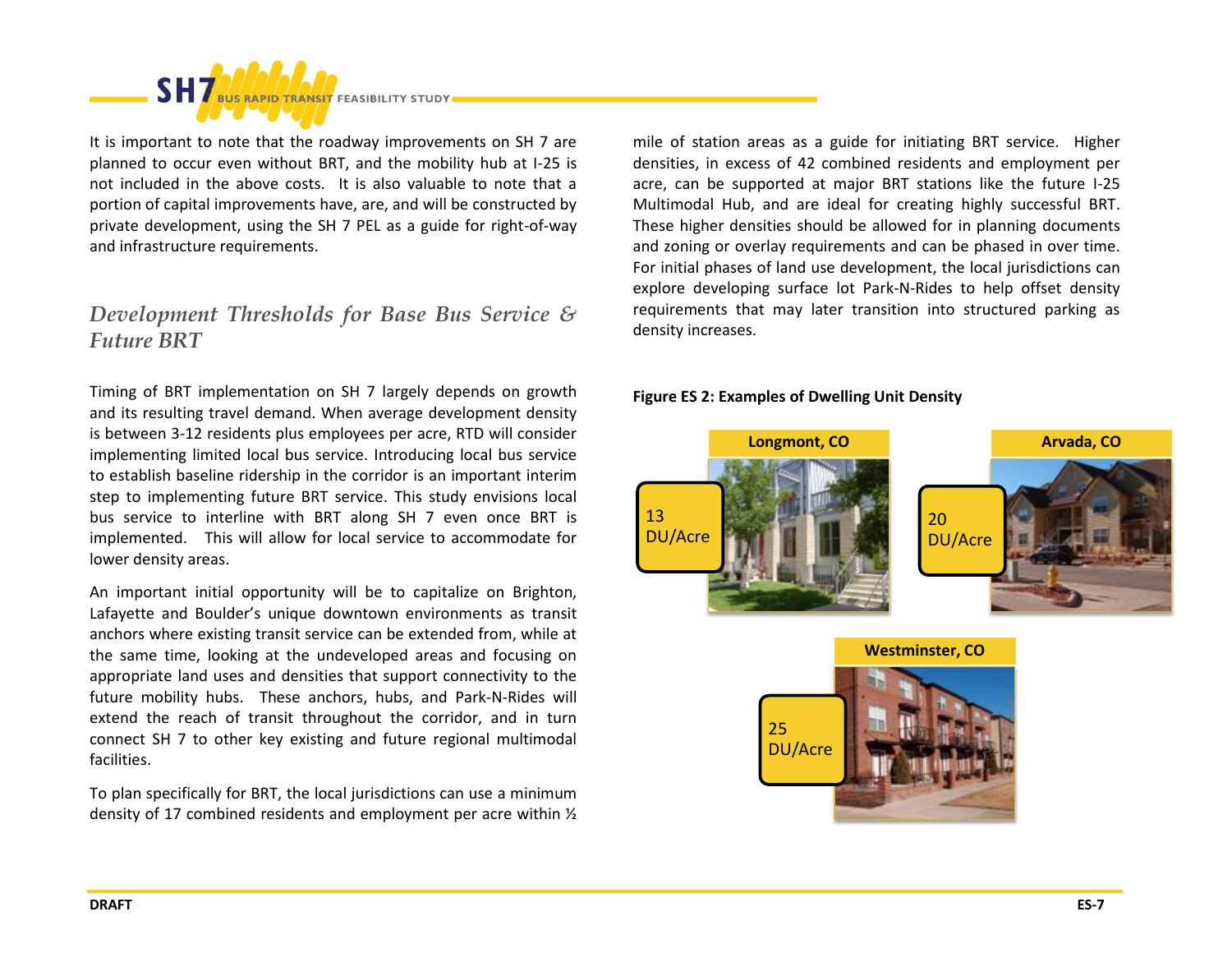

# *Next Steps*

**Table ES-2** summarizes suggested conceptual implementation steps for project enactment, along with an estimated timeline and an estimated cost of these conceptual implementation steps. These milestones are conceptual in nature and depend on local jurisdictions in the corridor continuing to work together to move this project forward in the months and years ahead.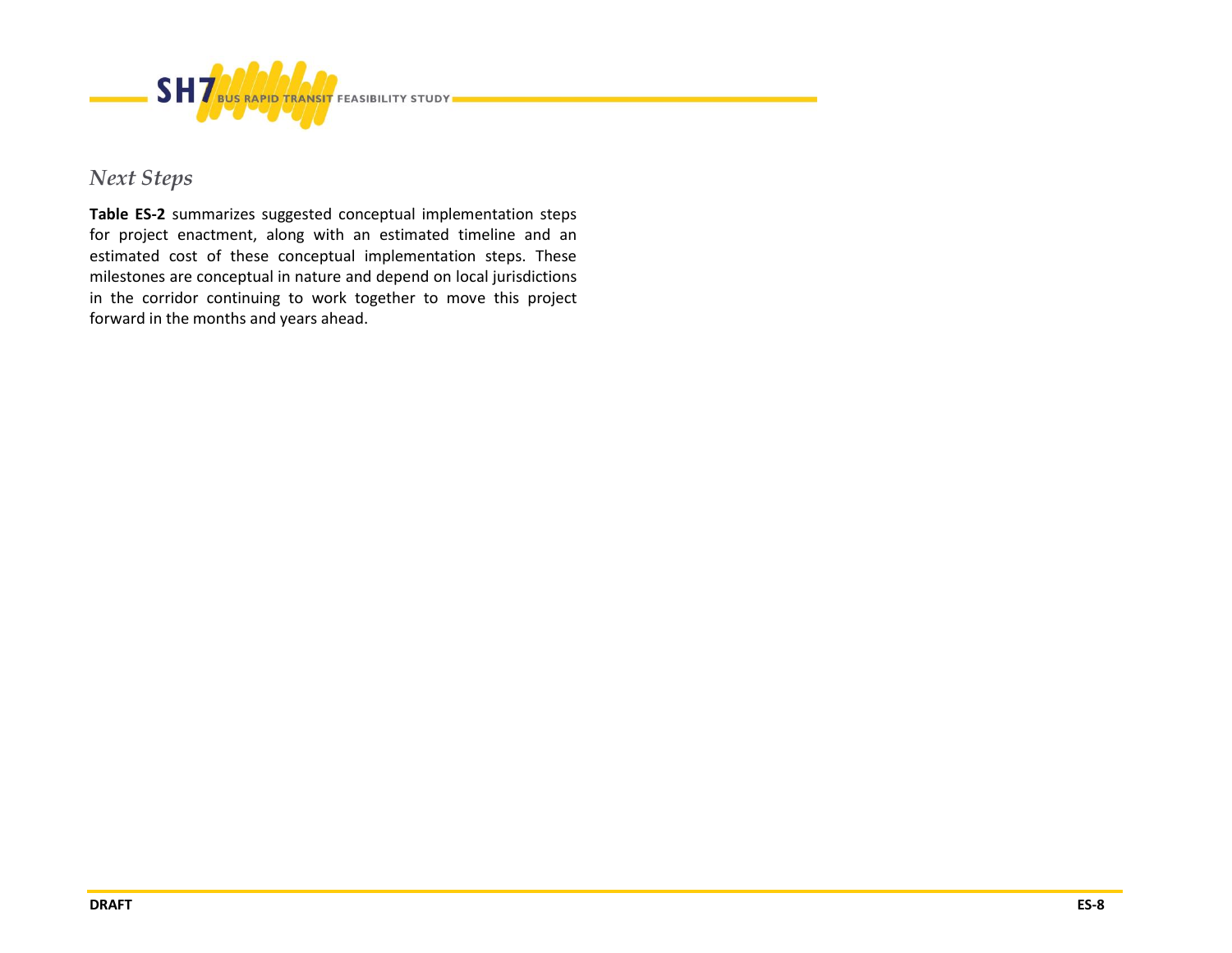

## **Table ES-2: Implementation Steps**

| <b>Task</b>                                                                                                                                                                          | <b>Projected Timeframe to Implement Task</b> | <b>Status</b>                                                                                                                                                     |
|--------------------------------------------------------------------------------------------------------------------------------------------------------------------------------------|----------------------------------------------|-------------------------------------------------------------------------------------------------------------------------------------------------------------------|
| <b>Agreement for Jurisdictional Cooperation on</b><br><b>Implementation</b>                                                                                                          | 2017-2018                                    | <b>Completed "Statement of Purpose" to</b><br>Formalize the SH 7 Coalition. This agreement<br>should be revisited annually to ensure it<br>meets the group needs. |
| <b>Undertake the SH 7 Station Area Master Plan)</b><br><b>Study (STAMP</b>                                                                                                           | 2018-2019                                    | \$200K in funding has been awarded for this<br>study. Contracting is complete and the study<br>is set to be initiated in the spring of 2018.                      |
| <b>Ensure SH 7 BRT &amp; Transportation</b><br>Improvements are incorporated into the<br><b>Metro Vision Fiscally Constrained Regional</b><br><b>Transportation Plan (MV FC-RTP)</b> | 2018-2021                                    | DRCOG staff has indicated a full call for<br>projects to be added to the MV FC-RTP will<br>take place in the 2018-2019 timeframe.                                 |
| <b>Conduct NEPA/30% design to evaluate</b><br>widening, safety and operational<br>improvements for general traffic, bike/ped,<br>and Bus Rapid Transit                               | 2021-2023                                    | Funding for this planning effort must be<br>identified.                                                                                                           |
| Initiate enabling legislation to allow for<br>shoulder running BRT on principal rural and<br>urban arterials                                                                         | 2019-2021                                    | Monitor SH 119 BRT agreements and<br>discussions, as well as future legislative<br>activity.                                                                      |
| Incorporate design, maintenance and<br>operational needs for shoulder running BRT                                                                                                    | 2019-2021                                    | Monitor SH 119 BRT agreements and<br>discussions. Start initial SH 7 BRT discussion<br>during NEPA.                                                               |
| Implement compatible land use policies to<br>support high quality, high frequency transit                                                                                            | Ongoing                                      | Recommendations from STAMP study -<br>ongoing.                                                                                                                    |
| <b>Build transportation improvements from the</b><br><b>SH 7 PEL Studies and East Arapahoe</b>                                                                                       | Ongoing                                      | \$302 million (FY17)                                                                                                                                              |